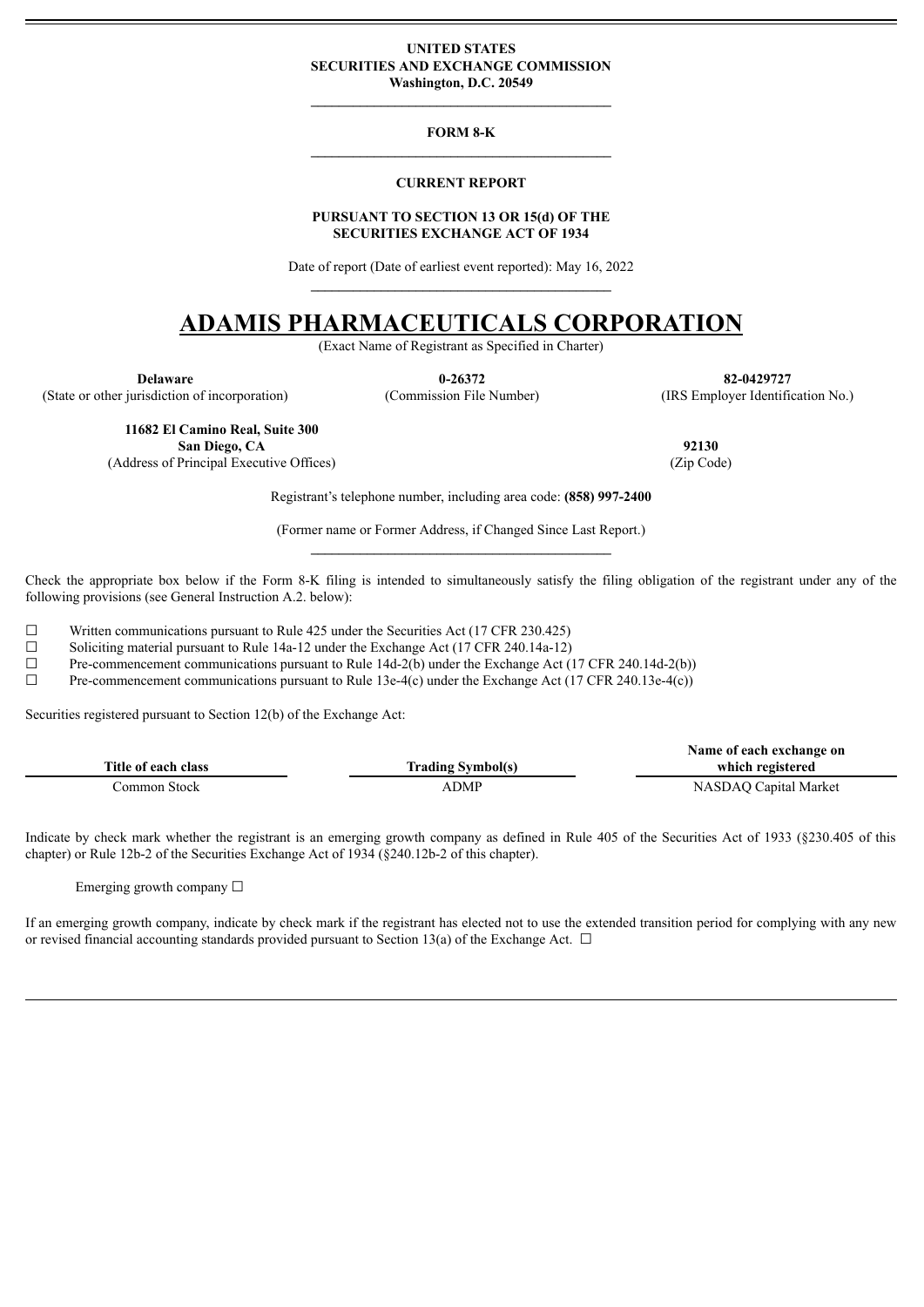### **Item 2.02 Results of Operations and Financial Conditions**

On May 16, 2022, Adamis Pharmaceuticals Corporation (the "Company") announced certain financial results for the three months ended March 31, 2022. A copy of the Company's press release announcing this information and certain other information is attached hereto as Exhibit 99.1 and is incorporated herein by reference.

The information included in Item 2.02 (including Exhibit 99.1) of this Current Report on Form 8-K shall not be deemed "filed" for purposes of Section 18 of the Securities Exchange Act of 1934 (the "Exchange Act"), or otherwise subject to the liabilities of that section, nor shall it be deemed incorporated by reference in any filing under the Securities Act of 1933 or the Exchange Act, whether made before or after the date hereof, regardless of any general incorporation language in such filing.

## **Item 9.01 Financial Statements and Exhibits**

| <b>Exhibit No.</b> | Description                                                                 |
|--------------------|-----------------------------------------------------------------------------|
| 99.1               | Press Release issued May 16, 2022.                                          |
| 104                | Cover Page Interactive Data File (embedded within the Inline XBRL document) |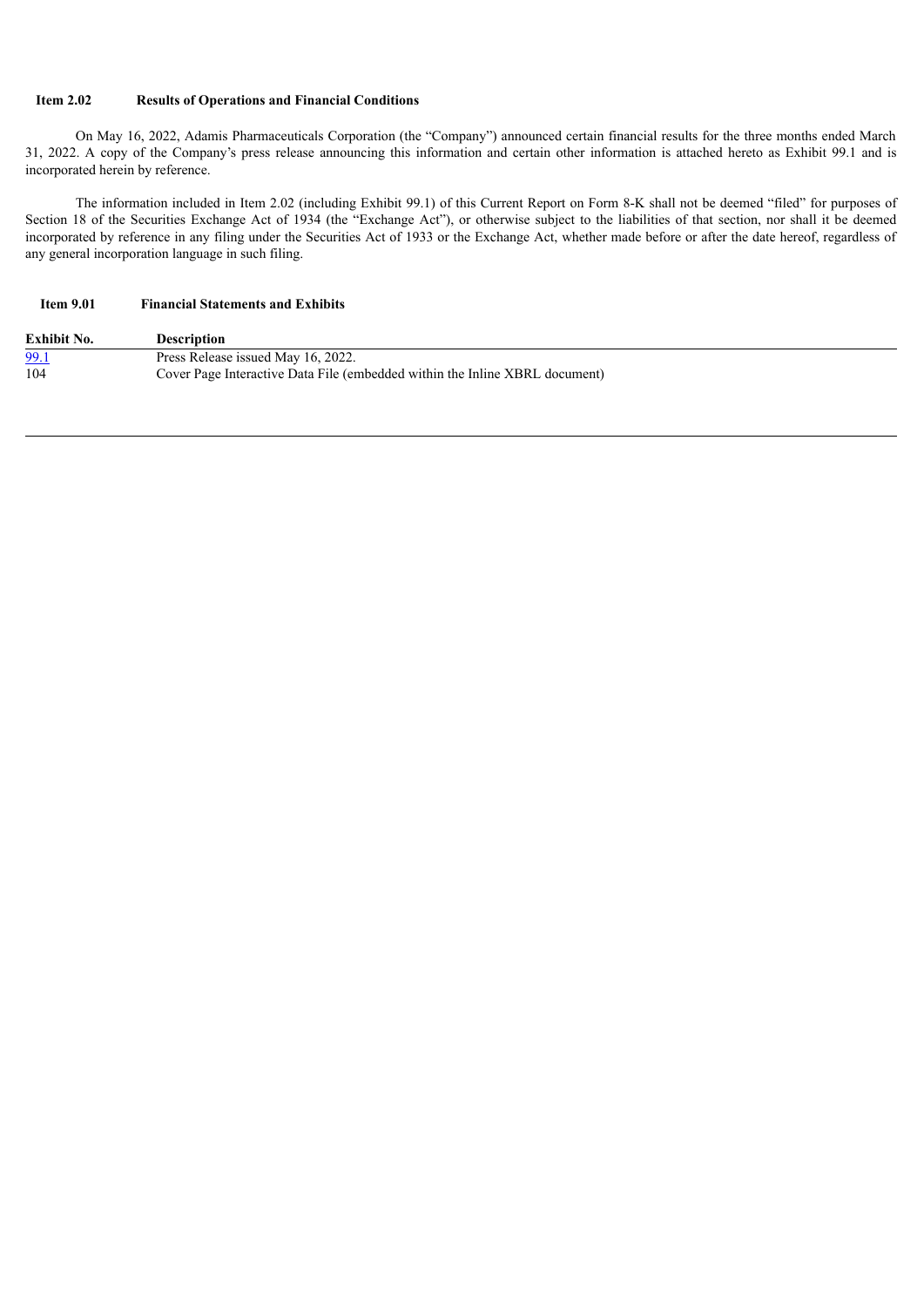### **SIGNATURES**

Pursuant to the requirements of the Securities Exchange Act of 1934, the Registrant has duly caused this report to be signed on its behalf by the undersigned hereunto duly authorized.

## **ADAMIS PHARMACEUTICALS CORPORATION**

Dated: May 16, 2022 By: /s/ David C. Benedicto

Name: David C. Benedicto Title: Chief Financial Officer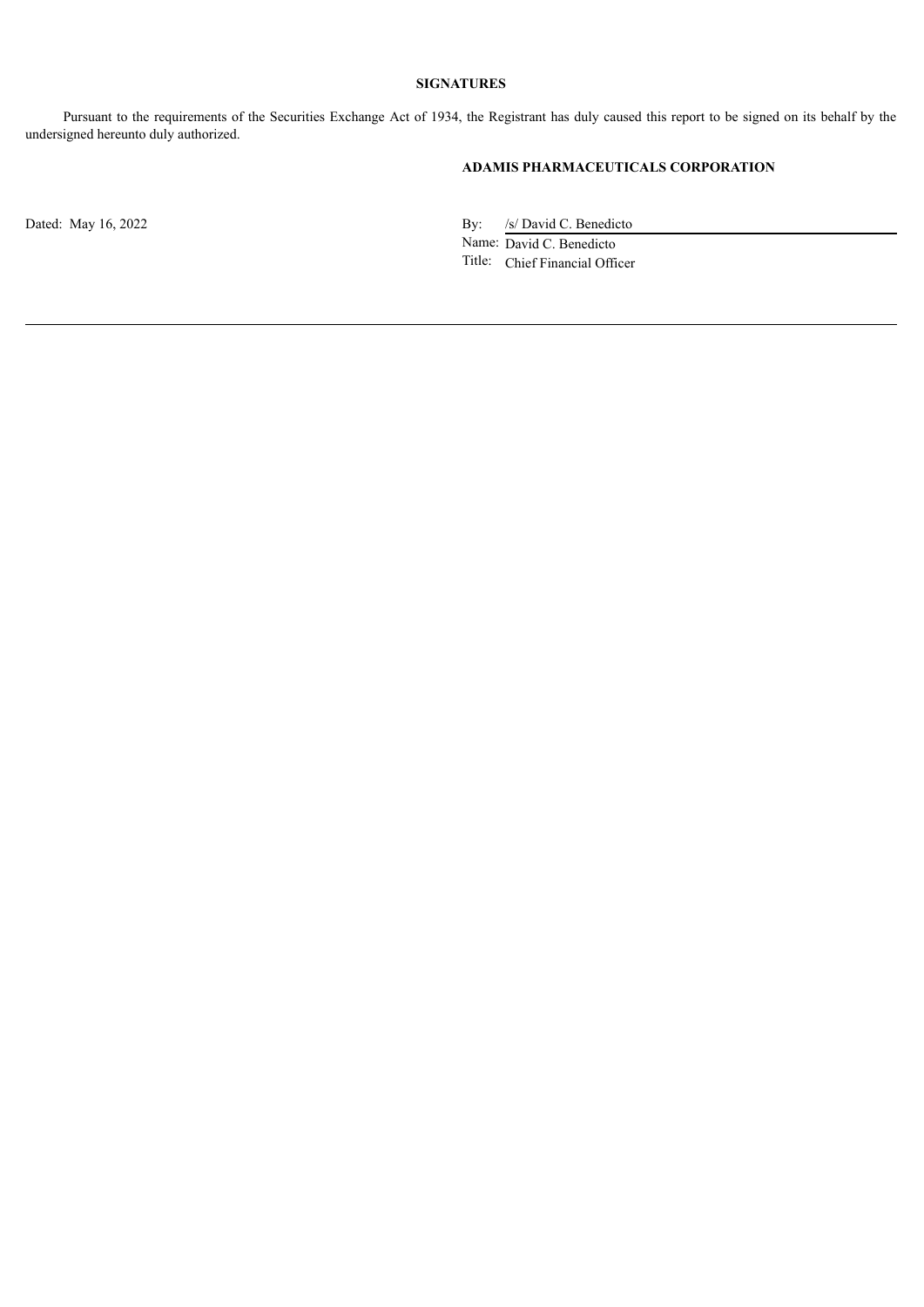# <span id="page-3-0"></span>**Adamis Pharmaceuticals Reports First Quarter 2022 Financial Results and Provides Corporate Update**

*Management to host webcast/conference call today at 2 p.m. PT / 5 p.m. ET*

**SAN DIEGO, May 16, 2022** – Adamis Pharmaceuticals Corporation (NASDAQ: ADMP), a biopharmaceutical company developing and commercializing specialty products for allergy, opioid overdose, respiratory and inflammatory disease, today announced financial results for the quarter ending March 31, 2022.

# **Product and Pipeline Updates and Other Corporate Developments**

## *ZIMHI*

- According to the Centers for Disease Control and Prevention (CDC), drug overdoses resulted in over 108,000 deaths in the U.S. over the most recent 12 months of data. Two thirds of these involved fentanyl.
- · Our U.S. commercial partner, US WorldMeds, commercially launched our high dose naloxone product, ZIMHI, at the end of March.
- · We are encouraged by the early acceptance of ZIMHI in the market.

# *SYMJEPI*

- In March, Adamis announced a voluntary recall of certain lots of SYMJEPI.
- · Manufacturing of SYMJEPI has been on hold pending the results of an investigation to determine the root cause. The Company believes the investigation is nearing completion, that a root cause relating to a particular batch of syringe needles has been identified, and that corrective and preventive actions have been and will be taken.
- We anticipate a resolution and resumption of manufacturing after those issues are satisfactorily addressed, which we believe will occur during the second quarter.

# *TEMPOL*

The Company's Phase 2/3 clinical trial of Tempol as a treatment for COVID-19 is continuing.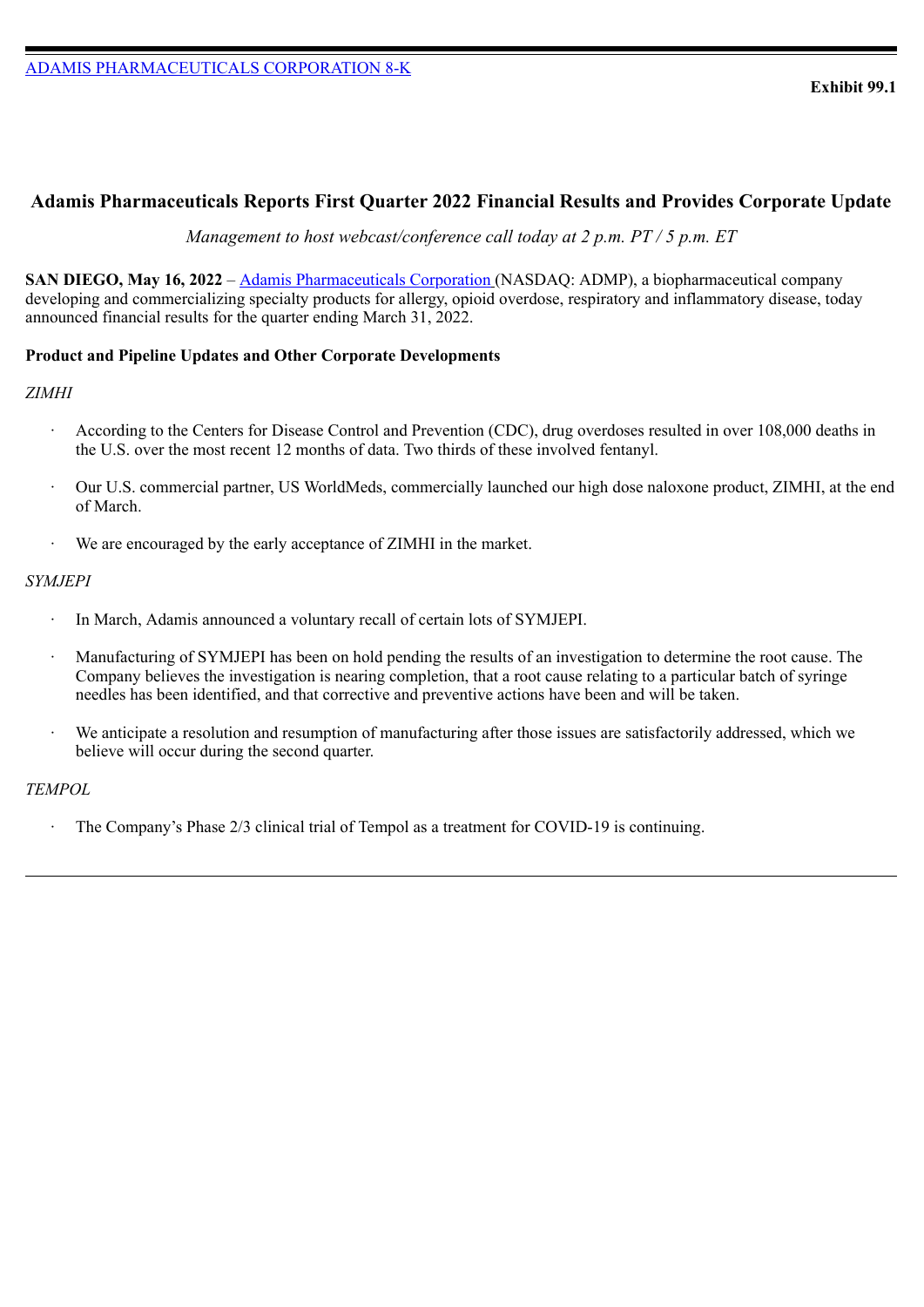- In March, the Data Safety Monitoring Board (DSMB) overseeing the Tempol trial met to evaluate the clinical and safety data from the first planned interim analysis and, following their evaluation, recommended the study continue without modification.
- The DSMB plans to meet again, anticipated to be at the end of May or in June, to review interim data analysis for the first 124 patients.
- In addition to the work in COVID, the Company continues to explore additional indications for the use of Tempol including, but not limited to, asthma and long COVID.

## **Financial Results**

Revenues for the quarters ending March 31, 2022 and 2021 were approximately \$1.2 million and \$1.4 million, respectively. Revenues for the quarter ended March 31, 2022 consisted mainly of approximately \$1.1 million of sales of ZIMHI to our commercial partner US WorldMeds in anticipation of the commercial launch of ZIMHI announced at the end of March. Due to the SYMJEPI manufacturing hold and the voluntary recall of certain lots, no revenues relating to SYMJEPI were reported for the first quarter of 2022.

Selling, general and administrative expenses for the quarters ending March 31, 2022 and 2021 were approximately \$3.4 million and \$3.5 million, respectively. SG&A expenses in the first quarter of 2022 reflected a decrease in legal and compensation expenses, offset by an increase in accounting and finance related expenses.

Research and development expenses were approximately \$4.2 million and \$2.2 million for the first quarter of 2022 and 2021, respectively. The increase was primarily due to expenses relating to the ongoing clinical trial for our Tempol product candidate.

Net loss from discontinued operations for the three months ended March 31, 2022 and 2021 was approximately \$165,000 and approximately \$1.5 million, respectively. The decrease in loss was primarily attributable to the winding down and cessation of US Compounding's operations.

Cash and cash equivalents at March 31, 2022, totaled approximately \$17.8 million. For this year, we expect to receive additional proceeds resulting from amounts payable to us pursuant to our sale of certain USC assets to Fagron and from the disposition of the remaining USC assets which includes the land, the building, the machinery and the equipment.

## **Conference Call**

Adamis will host a conference call and live webcast today, May 16, 2022, at 2 p.m. PT (5 p.m. ET) to discuss its financial and operating results for the first quarter 2022, as well as provide an update on business developments and activities.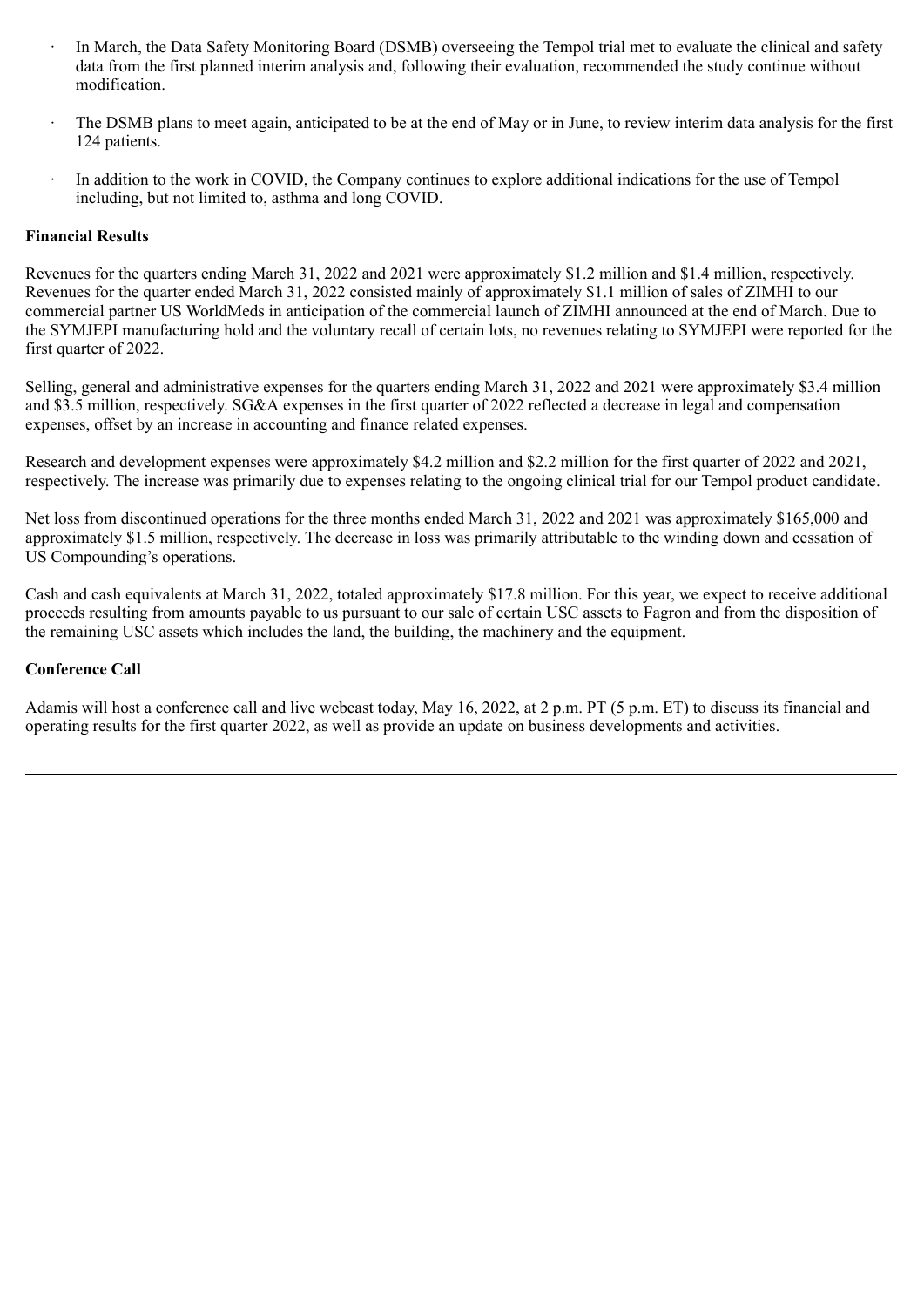U.S. Dial-in (Toll Free): (844) 825-9789 Toll/International Dial-in: (412) 317-5180 Conference ID: 10167229

A live audio webcast of the conference call will also be available via this link. If you are unable to participate in the live call, a replay will be available shortly after the live event. To listen to the replay please visit the events page of the Adamis investor relations section of the company website at http://ir.adamispharmaceuticals.com/presentations.

## **About Adamis Pharmaceuticals**

Adamis Pharmaceuticals Corporation is a specialty biopharmaceutical company primarily focused on developing and commercializing products in various therapeutic areas, including allergy, opioid overdose, respiratory and inflammatory disease. The Company's **SYMJEPI**<sup>®</sup> (epinephrine) Injection products are approved by the FDA for use in the emergency treatment of acute allergic reactions, including anaphylaxis. The Company's  $\frac{\text{ZIMHI}}{\text{M}}$  (naloxone) Injection product is approved for the treatment of opioid overdose. Tempol is in development for the treatment of patients with COVID-19 and a Phase 2/3 clinical trial is underway. For additional information about Adamis Pharmaceuticals, please visit our website and follow us on Twitter and LinkedIn.

### **Adamis Forward Looking Statements**

This press release contains forward-looking statements within the meaning of the Private Securities Litigation Reform Act of 1995. Such forward-looking statements include those that express plans, anticipation, intent, contingencies, goals, targets or future development and/or otherwise are not statements of historical fact. These statements relate to future events or future results of operations, including, but not limited to the following statements: the Company's beliefs concerning the ability of its products and product candidates to compete successfully in the market; the Company's beliefs concerning the safety and effectiveness of SYMJEPI, ZIMHI or its other products and product candidates; the Company's ability to successfully commercialize the products and product candidates, itself or through commercialization partners; the success the commercial launch of our ZIMHI product; future development and regulatory actions concerning the Company's product candidates; the Company's beliefs concerning the timing and outcome of the pending investigation, and corrective and preventing actions, relating to the SYMJEPI manufacturing hold and product recall and the resumption of manufacturing of SYMJEPI; the Company's beliefs concerning the progress and results of the Company's clinical trial to its Tempol product candidate; the Company's beliefs concerning the benefits, enforceability, and extent of intellectual property protection afforded by patents and patent applications that it owns or has licensed and its rights under applicable license agreements, and its ability to enforce its patents and other intellectual property rights against third parties; statements about the Company's strategies, objectives, future goals and achievements; and other statements concerning our future operations, activities and financial results. We may not achieve